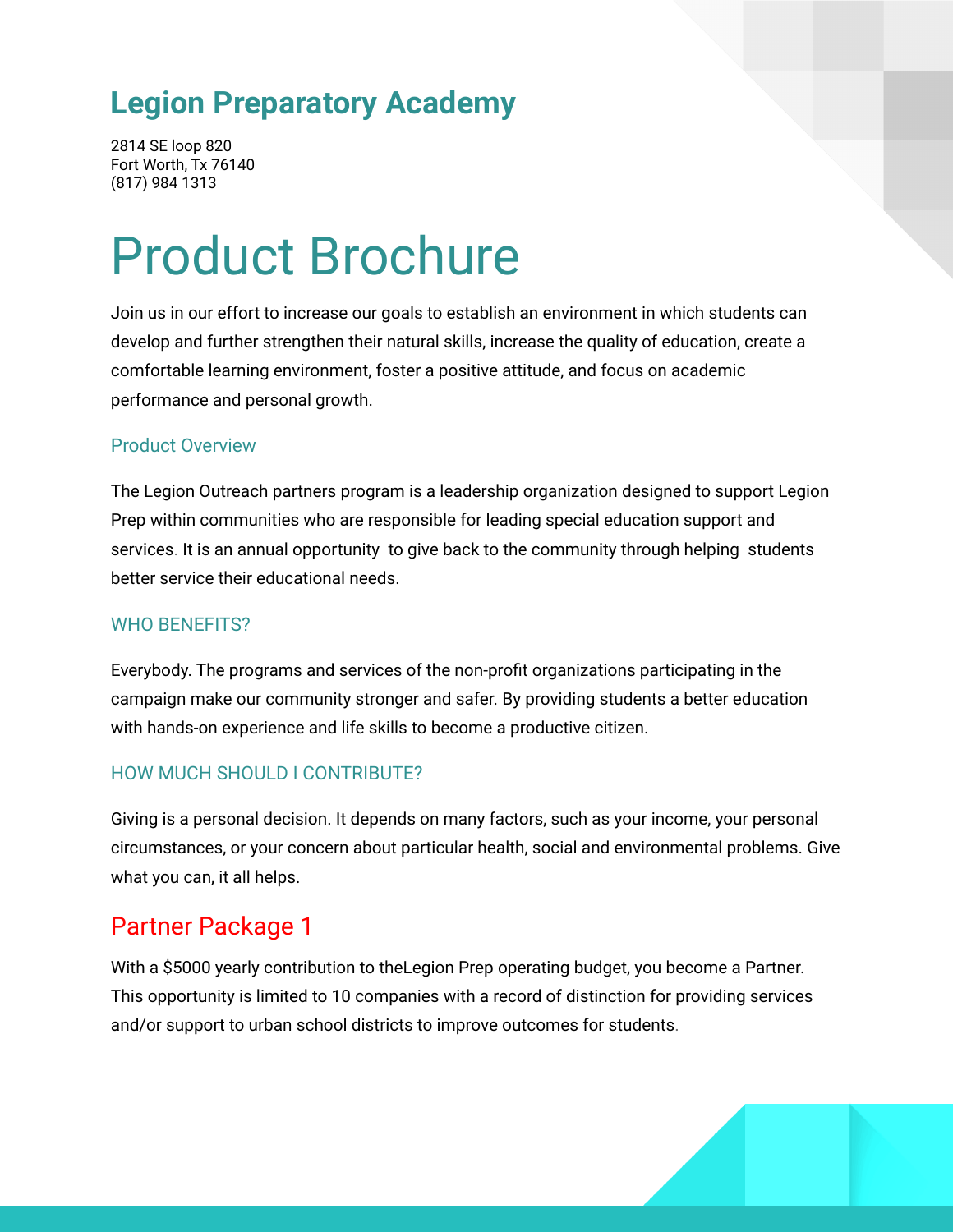## Partnership Benefits:

As a Collaborative Partner, you will receive these benefits:

- 1 year ad to a website on our Partner page
- A description paragraph about the service you provide.
- Your logo
- On the back of our school shirts(since on every field trip and basketball game)
- Opportunity to speak at one of the meeting sessions

## Sponsor Package 1

With a \$2500 yearly contribution to Legio Prep operating budget, you become a Sponsor.

## Partnership Benefits:

As a Collaborative Sponsor, you will receive these benefits:

- Logo ad to the website
- On the back of our school shirts(since on every field trip and basketball game)

## Introductory Package

Check us out!. With a \$1,000 investment, you will receive the following benefits:

● On the back of our school shirts(since on every field trip and basketball game)

The number of sponsorship opportunities are limited and are accepted on a first come, first served basis.